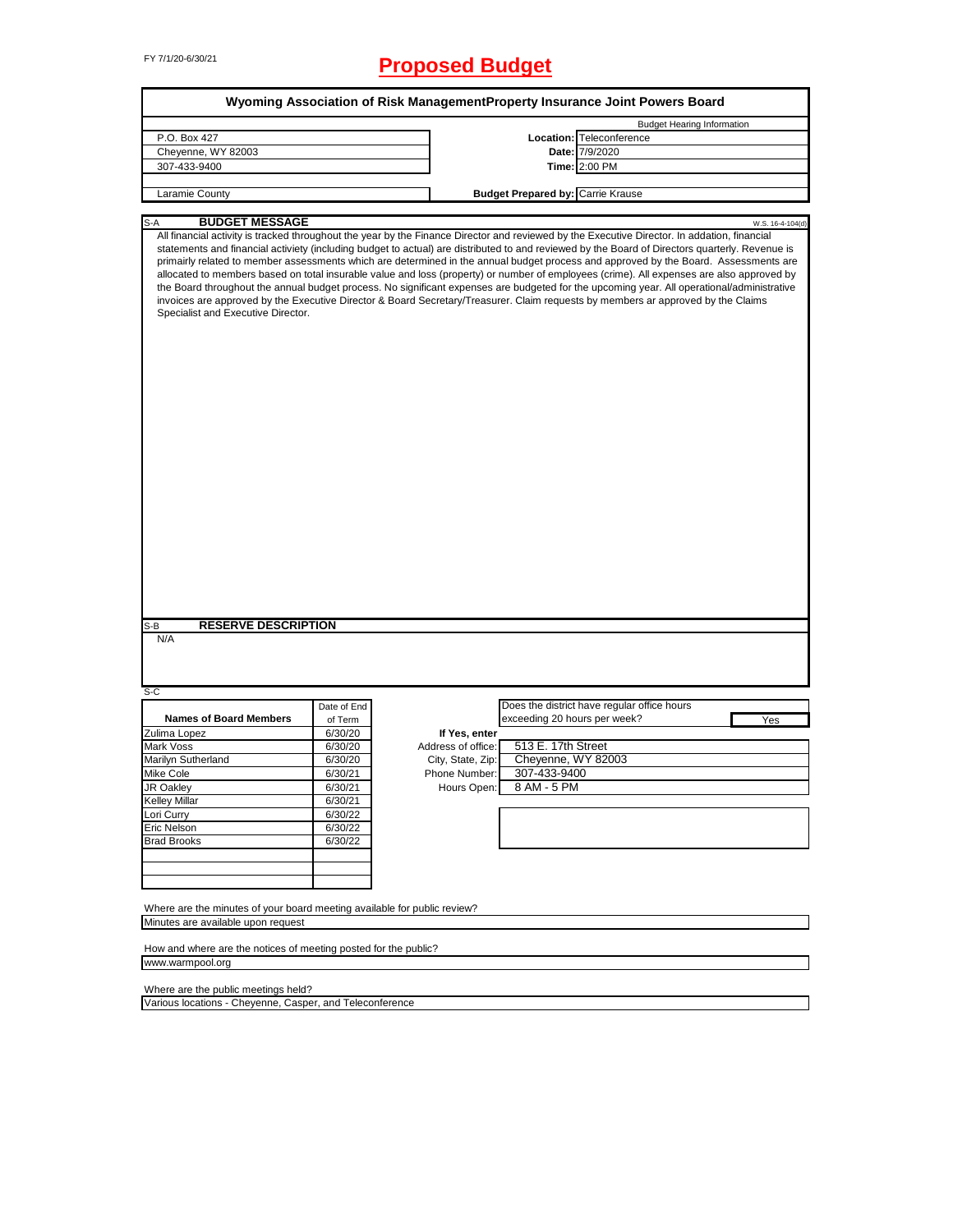### **PROPOSED BUDGET SUMMARY**

|       | <b>OVERVIEW</b>                                             | 2018-2019<br>Actual | 2019-2020<br>Estimated | 2020-2021<br>Proposed | Pending<br>Approval |
|-------|-------------------------------------------------------------|---------------------|------------------------|-----------------------|---------------------|
|       |                                                             |                     |                        |                       |                     |
| $S-1$ | <b>Total Budgeted Expenditures</b>                          | \$4,438,013         | \$5,883,095            | \$6,732,224           |                     |
| $S-2$ | <b>Total Principal to Pay on Debt</b>                       | \$0                 | \$0                    |                       |                     |
| $S-3$ | <b>Total Change to Restricted Funds</b>                     | \$0                 | \$0 <sub>1</sub>       |                       |                     |
|       |                                                             |                     |                        |                       |                     |
| $S-4$ | <b>Total General Fund and Forecasted Revenues Available</b> | \$12,668,074        | \$12,906,734           | \$13,755,863          |                     |
|       |                                                             |                     |                        |                       |                     |
| $S-5$ | Amount requested from County Commissioners                  | \$0                 | \$0 <sub>1</sub>       |                       |                     |
|       |                                                             |                     |                        |                       |                     |
| $S-6$ | <b>Additional Funding Needed:</b>                           |                     |                        |                       |                     |

|                   | <b>REVENUE SUMMARY</b>                       |                                                                             | 2019-2020   | 2020-2021   | Pending                                                                                                                                                                                                                              |
|-------------------|----------------------------------------------|-----------------------------------------------------------------------------|-------------|-------------|--------------------------------------------------------------------------------------------------------------------------------------------------------------------------------------------------------------------------------------|
|                   |                                              |                                                                             | Estimated   | Proposed    | Approval                                                                                                                                                                                                                             |
|                   |                                              |                                                                             |             |             |                                                                                                                                                                                                                                      |
| $S-7$             | <b>Operating Revenues</b>                    | \$5,632,394                                                                 | \$5,883,095 | \$6,732,224 | <u> Kalèndher Ka</u>                                                                                                                                                                                                                 |
| $S-8$             | Tax levy (From the County Treasurer)         | \$0                                                                         | \$0         | \$0         | en de la familie de la familie de la familie de la familie de la familie de la familie de la familie de la fa<br>Concelho de la familie de la familie de la familie de la familie de la familie de la familie de la familie de<br>Co |
| $S-9$             | <b>Government Support</b>                    | \$0                                                                         | \$0         | \$0         |                                                                                                                                                                                                                                      |
| $S-10$            | Grants                                       | \$0                                                                         | \$0         | \$0         | e de la construcción de la construcción de la construcción de la construcción de la construcción de la construcción<br>Construcción de la construcción de la construcción de la construcción de la construcción de la construcció    |
| $S-11$            | Other County Support (Not from Co. Treas.)   | \$0                                                                         | \$0         | \$0         | en første starte for de for de for de for de for de for de for de for de for de for de for de for de for de f<br>Første starte for de for de for de for de for de for de for de for de for de for de for de for de for de for d      |
| $S-12$            | <b>Miscellaneous</b>                         | \$122,041                                                                   | \$110,000   | \$0         |                                                                                                                                                                                                                                      |
| $S-13$            | <b>Other Forecasted Revenue</b>              | \$0                                                                         | \$0         | \$0         | e de la composición de la composición de la composición de la composición de la composición de la composición<br>Composición de la composición de la composición de la composición de la composición de la composición de la co      |
|                   |                                              |                                                                             |             |             |                                                                                                                                                                                                                                      |
| $S-14$            | <b>Total Revenue</b>                         | \$5,754,435                                                                 | \$5,993,095 | \$6,732,224 | <u> Historiano e presentante de la conte</u>                                                                                                                                                                                         |
| FY 7/1/20-6/30/21 |                                              | Wyoming Association of Risk ManagementProperty Insurance Joint Powers Board |             |             |                                                                                                                                                                                                                                      |
|                   | <b>EXPENDITURE SUMMARY</b>                   | 2018-2019                                                                   | 2019-2020   | 2020-2021   | Pending                                                                                                                                                                                                                              |
|                   |                                              | Actual                                                                      | Estimated   | Proposed    | Approval                                                                                                                                                                                                                             |
|                   |                                              |                                                                             |             |             |                                                                                                                                                                                                                                      |
| $S-15$            | <b>Capital Outlay</b>                        | \$0                                                                         | \$0         | \$0         | en de la familie de la familie de la familie de la familie de la familie de la familie de la familie de la fam<br>Estat de la familie de la familie de la familie de la familie de la familie de la familie de la familie de la      |
| $S-16$            | <b>Interest and Fees On Debt</b>             | \$0                                                                         | \$0         | \$0         | <u>film</u>                                                                                                                                                                                                                          |
| $S-17$            | <b>Administration</b>                        | \$22,981                                                                    | \$29,175    | \$31,500    | <u>maania k</u>                                                                                                                                                                                                                      |
| $S-18$            | <b>Operations</b>                            | \$4,415,032                                                                 | \$5,853,920 | \$6,700,724 | <u> Tarihin baratan da</u>                                                                                                                                                                                                           |
| $S-19$            | <b>Indirect Costs</b>                        | \$0                                                                         | \$0         | \$0         | en de la forma de la forma de la forma de la forma de la forma de la forma de la forma de la forma de la forma<br>Constituir de la forma de la forma de la forma de la forma de la forma de la forma de la forma de la forma de      |
| <b>S-20R</b>      | <b>Expenditures paid by Reserves</b>         | \$0                                                                         | \$0         | \$0         | <u>film</u>                                                                                                                                                                                                                          |
| $S-20$            | <b>Total Expenditures</b>                    | \$4,438,013                                                                 | \$5,883,095 | \$6,732,224 | <u> Kabupatèn Pa</u>                                                                                                                                                                                                                 |
|                   |                                              |                                                                             |             |             |                                                                                                                                                                                                                                      |
|                   |                                              | 2018-2019                                                                   | 2019-2020   | 2020-2021   | Pending                                                                                                                                                                                                                              |
|                   | <b>DEBT SUMMARY</b>                          | Actual                                                                      | Estimated   | Proposed    | Approval                                                                                                                                                                                                                             |
|                   |                                              |                                                                             |             |             |                                                                                                                                                                                                                                      |
| $S-21$            | <b>Principal Paid on Debt</b>                | \$0                                                                         | \$0         | \$0         | an dhe                                                                                                                                                                                                                               |
|                   |                                              |                                                                             |             |             |                                                                                                                                                                                                                                      |
|                   | <b>CASH AND INVESTMENTS</b>                  | 2018-2019                                                                   | 2019-2020   | 2020-2021   | Pending                                                                                                                                                                                                                              |
|                   |                                              | Actual                                                                      | Estimated   | Proposed    | Approval                                                                                                                                                                                                                             |
|                   |                                              |                                                                             |             |             |                                                                                                                                                                                                                                      |
| $S-22$            | <b>TOTAL GENERAL FUNDS</b>                   | \$6,913,639                                                                 | \$6,913,639 | \$7,023,639 | <u> Karl Sarajević Sarajević Sarajević Sarajević Sarajević Sarajević Sarajević Sarajević Sarajević Sarajević Sa</u>                                                                                                                  |
|                   |                                              |                                                                             |             |             |                                                                                                                                                                                                                                      |
|                   | <b>Summary of Reserve Funds</b>              |                                                                             |             |             |                                                                                                                                                                                                                                      |
| $S-23$            | <b>Beginning Balance in Reserve Accounts</b> |                                                                             |             |             |                                                                                                                                                                                                                                      |
| $S-24$            | a. Sinking and Debt Service Funds            | \$0                                                                         | \$0         | \$0         | en de la familie de la familie de la familie de la familie de la familie de la familie de la familie de la fam<br>Estat de la familie de la familie de la familie de la familie de la familie de la familie de la familie de la      |
| $S-25$            | b. Reserves                                  | \$0                                                                         | \$0         | \$0         | e de la composición de la composición de la composición de la composición de la composición de la composición<br>Composición de la composición de la composición de la composición de la composición de la composición de la co      |
| $S-26$            | c. Bond Funds                                | \$0                                                                         | \$0         | \$0         |                                                                                                                                                                                                                                      |
|                   | Total Reserves (a+b+c)                       | \$0                                                                         | \$0         | \$0         | en<br>Vidul                                                                                                                                                                                                                          |
| $S-27$            | Amount to be added                           |                                                                             |             |             |                                                                                                                                                                                                                                      |
| $S-28$            | a. Sinking and Debt Service Funds            | \$0                                                                         | \$0         | \$0         | e de la construcción de la construcción de la construcción de la construcción de la construcción de la construcción<br>Construcción de la construcción de la construcción de la construcción de la construcción de la construcció    |
| $S-29$            | b. Reserves                                  | \$0                                                                         | \$0         | \$0         |                                                                                                                                                                                                                                      |
| $S-30$            | c. Bond Funds                                | \$0                                                                         | \$0         | \$0         |                                                                                                                                                                                                                                      |
|                   | Total to be added (a+b+c)                    | \$0                                                                         | \$0         | \$0         | en<br>Maria                                                                                                                                                                                                                          |
|                   |                                              |                                                                             |             |             |                                                                                                                                                                                                                                      |
| $S-31$            | <b>Subtotal</b>                              | \$0                                                                         | \$0         | \$0         | en 1979.<br>Malala                                                                                                                                                                                                                   |
| $S-32$            | Less Total to be spent                       | \$0                                                                         | \$0         | \$0         | en de la familie de la familie de la familie de la familie de la familie de la familie de la familie de la fam<br>Constituit de la familie de la familie de la familie de la familie de la familie de la familie de la familie d     |
| $S-33$            | TOTAL RESERVES AT END OF FISCAL YEAR         | \$0                                                                         | \$0         | \$0         | en de la familie de la familie de la familie de la familie de la familie de la familie de la familie de la fa<br>Constitution de la familie de la familie de la familie de la familie de la familie de la familie de la familie      |

*Budget Officer / District Official (if not same as "Submitted by")*

Date adopted by Special District

*End of Summary*

Cheyenne, WY 82003 **DISTRICT ADDRESS:** P.O. Box 427 **PREPARED BY:** Carrie Krause

**DISTRICT PHONE:** 307-433-9400

1/23/19 *Form approved by Wyoming Department of Audit, Public Funds Division Prepared in compliance with the Uniform Municipal Fiscal Procedures Act (W.S. 16-4-101 through 124) as it applies.*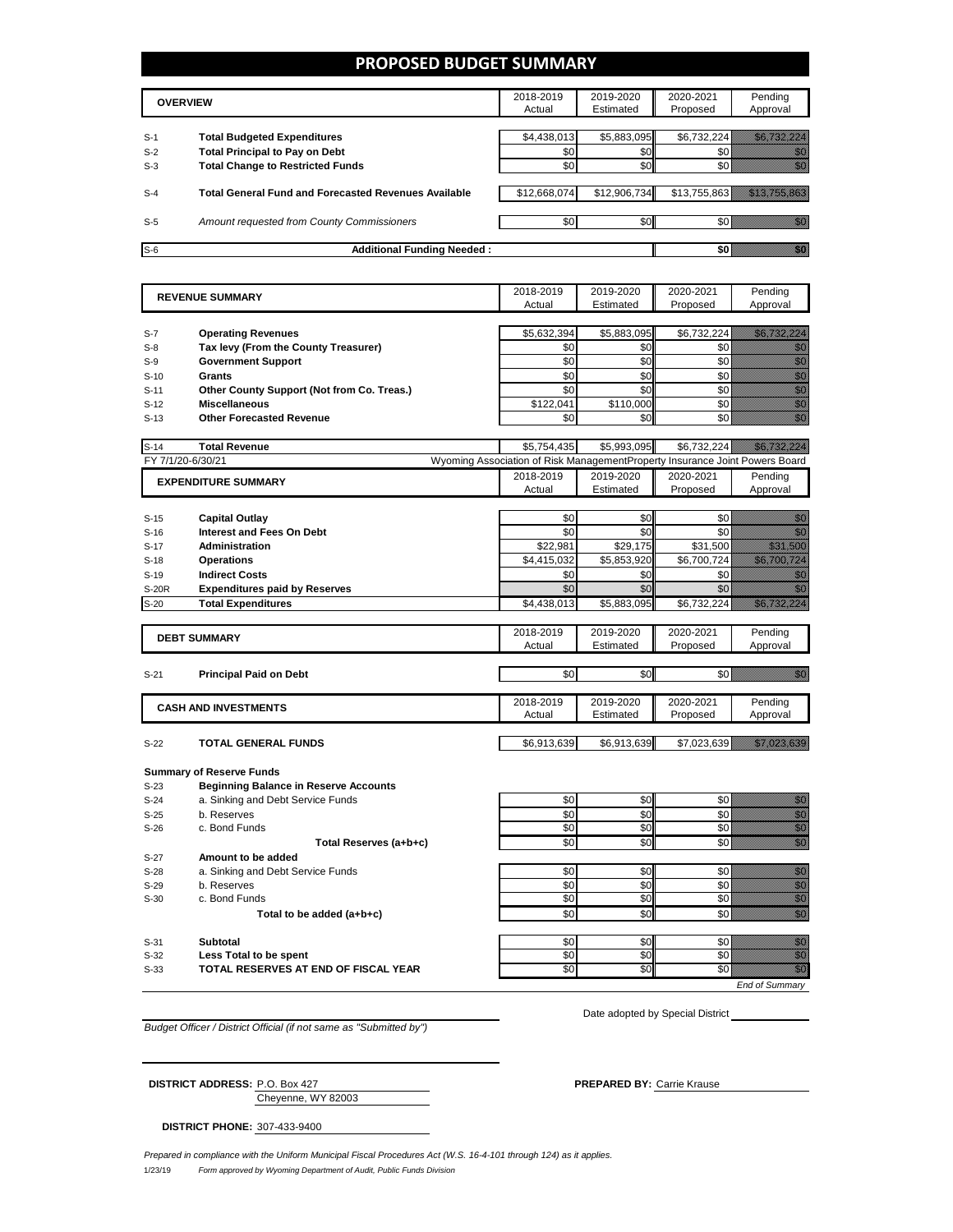Wyoming Association of Risk ManagementProperty Ins **NAME OF DISTRICT/BOARD**

**FYE** 6/30/2021

|           | <b>PROPERTY TAXES AND ASSESSMENTS</b>          |                 |             |             |                                                                                                                                                                                                                                  |
|-----------|------------------------------------------------|-----------------|-------------|-------------|----------------------------------------------------------------------------------------------------------------------------------------------------------------------------------------------------------------------------------|
|           |                                                |                 |             |             |                                                                                                                                                                                                                                  |
|           |                                                | 2018-2019       | 2019-2020   | 2020-2021   | Pending                                                                                                                                                                                                                          |
|           |                                                | Actual          | Estimated   | Proposed    | Approval                                                                                                                                                                                                                         |
| $R-1$     | <b>Property Taxes and Assessments Received</b> |                 |             |             |                                                                                                                                                                                                                                  |
| $R-1.1$   | Tax Levy (From the County Treasurer)           |                 |             |             |                                                                                                                                                                                                                                  |
| $R-1.2$   | <b>Other County Support</b>                    |                 |             |             |                                                                                                                                                                                                                                  |
|           |                                                |                 |             |             |                                                                                                                                                                                                                                  |
|           | <b>FORECASTED REVENUE</b>                      |                 |             |             |                                                                                                                                                                                                                                  |
|           |                                                | 2018-2019       | 2019-2020   | 2020-2021   | Pending                                                                                                                                                                                                                          |
|           |                                                | Actual          | Estimated   | Proposed    | Approval                                                                                                                                                                                                                         |
| $R-2$     | <b>Revenues from Other Governments</b>         |                 |             |             |                                                                                                                                                                                                                                  |
| $R - 2.1$ | State Aid                                      |                 |             |             |                                                                                                                                                                                                                                  |
| $R-2.2$   | Additional County Aid (non-treasurer)          |                 |             |             |                                                                                                                                                                                                                                  |
| $R-2.3$   | City (or Town) Aid                             |                 |             |             |                                                                                                                                                                                                                                  |
| $R - 2.4$ | Other (Specify)                                |                 |             |             |                                                                                                                                                                                                                                  |
| $R-2.5$   | <b>Total Government Support</b>                | $\overline{50}$ | \$0         | \$0         | en de la familie de la familie de la familie de la familie de la familie de la familie de la familie de la fa<br>De la familie de la familie de la familie de la familie de la familie de la familie de la familie de la famili  |
| $R-3$     | <b>Operating Revenues</b>                      |                 |             |             |                                                                                                                                                                                                                                  |
| $R-3.1$   | <b>Customer Charges</b>                        | \$5,632,394     | \$5,883,095 | \$6,732,224 | <u>esta la la provincia del conte</u>                                                                                                                                                                                            |
| $R - 3.2$ | Sales of Goods or Services                     |                 |             |             |                                                                                                                                                                                                                                  |
| $R - 3.3$ | <b>Other Assessments</b>                       |                 |             |             |                                                                                                                                                                                                                                  |
| $R - 3.4$ | <b>Total Operating Revenues</b>                | \$5,632,394     | \$5,883,095 | \$6,732,224 | <u>estatut talah pa</u>                                                                                                                                                                                                          |
| $R-4$     | <b>Grants</b>                                  |                 |             |             |                                                                                                                                                                                                                                  |
| $R - 4.1$ | <b>Direct Federal Grants</b>                   |                 |             |             |                                                                                                                                                                                                                                  |
| $R - 4.2$ | Federal Grants thru State Agencies             |                 |             |             |                                                                                                                                                                                                                                  |
| $R-4.3$   | <b>Grants from State Agencies</b>              |                 |             |             |                                                                                                                                                                                                                                  |
| $R - 4.4$ | <b>Total Grants</b>                            | \$0             | \$0         | \$0         | en de la familie de la familie de la familie de la familie de la familie de la familie de la familie de la fam<br>De la familie de la familie de la familie de la familie de la familie de la familie de la familie de la famili |
| $R-5$     | <b>Miscellaneous Revenue</b>                   |                 |             |             |                                                                                                                                                                                                                                  |
| $R-5.1$   | Interest                                       | \$122,041       | \$110,000   | \$0         |                                                                                                                                                                                                                                  |
| $R-5.2$   | Other: Specify                                 |                 |             |             |                                                                                                                                                                                                                                  |
| $R-5.3$   | Other: Additional                              |                 |             |             |                                                                                                                                                                                                                                  |
| $R - 5.4$ | <b>Total Miscellaneous</b>                     | \$122,041       | \$110,000   | \$0         | en de la familie de la familie de la familie de la familie de la familie de la familie de la familie de la fam<br>De la familie de la familie de la familie de la familie de la familie de la familie de la familie de la famili |
| $R - 5.5$ | <b>Total Forecasted Revenue</b>                | \$5,754,435     | \$5,993,095 | \$6,732,224 | <u> Kalifornia (h. 1888).</u>                                                                                                                                                                                                    |
| $R-6$     | <b>Other Forecasted Revenue</b>                |                 |             |             |                                                                                                                                                                                                                                  |
| $R - 6.1$ | a. Other past due-as estimated by Co. Treas.   |                 |             |             |                                                                                                                                                                                                                                  |
| $R-6.2$   | b. Other forecasted revenue (specify):         |                 |             |             |                                                                                                                                                                                                                                  |
| $R-6.3$   |                                                |                 |             |             |                                                                                                                                                                                                                                  |
| $R-6.4$   |                                                |                 |             |             |                                                                                                                                                                                                                                  |
| $R-6.5$   |                                                |                 |             |             |                                                                                                                                                                                                                                  |
| $R-6.6$   | Total Other Forecasted Revenue (a+b)           | \$0             | \$0         | \$0         | <u>mana</u>                                                                                                                                                                                                                      |
|           |                                                |                 |             |             |                                                                                                                                                                                                                                  |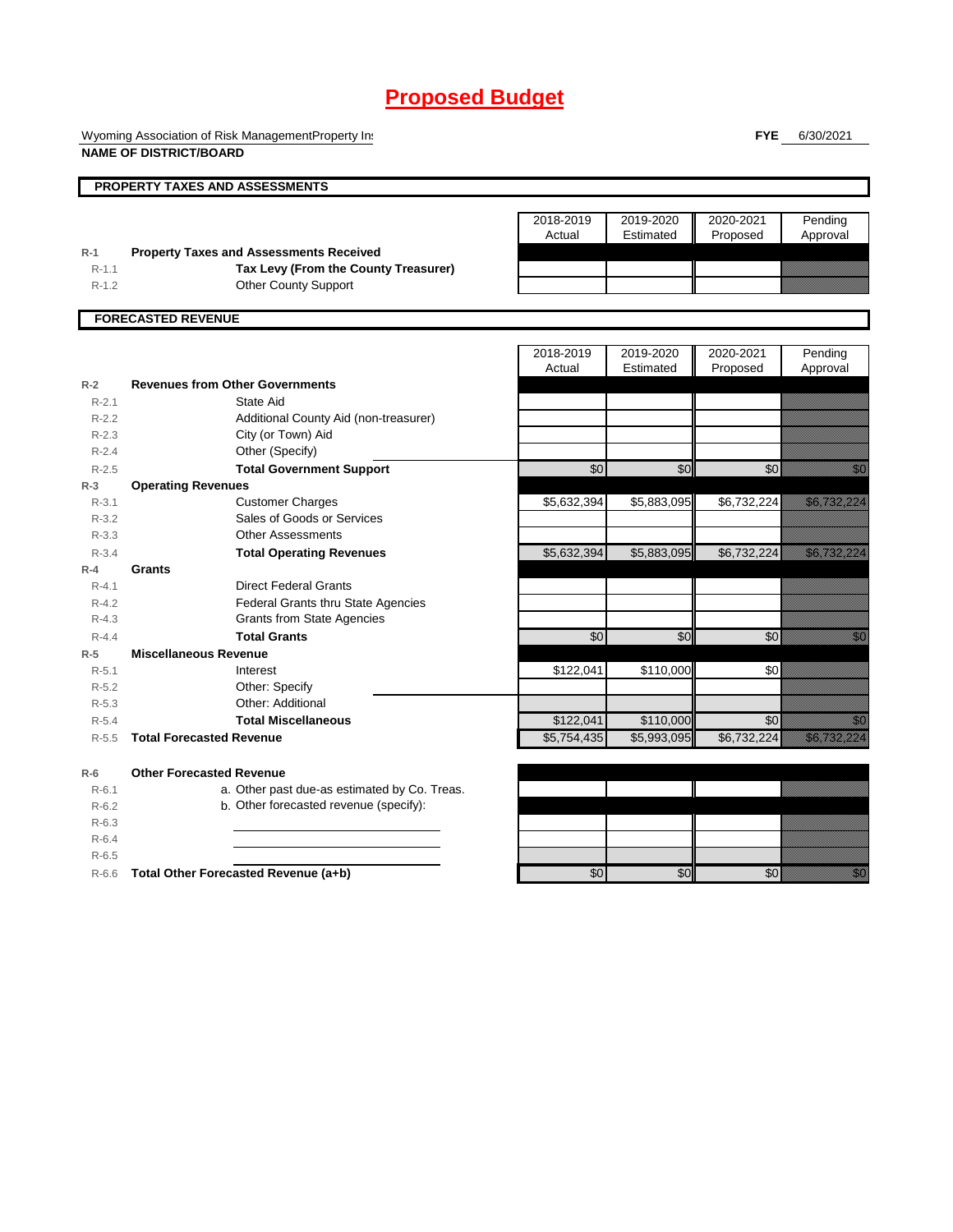### **CAPITAL OUTLAY BUDGET**

| E-1       | <b>Capital Outlay</b> |                         |
|-----------|-----------------------|-------------------------|
| $E - 1.1$ |                       | Real Property           |
| $F-12$    |                       | Vehicles                |
| $F-1.3$   |                       | <b>Office Equipment</b> |
| $F-14$    |                       | Other (Specify)         |
| $F-1.5$   |                       |                         |
| $F-16$    |                       |                         |
| $F-17$    |                       |                         |
| F-18      | TOTAL CAPITAL OUTLAY  |                         |

|           |                             |                      | 2018-2019 | 2019-2020 | 2020-2021 | Pending          |
|-----------|-----------------------------|----------------------|-----------|-----------|-----------|------------------|
|           |                             |                      | Actual    | Estimated | Proposed  | Approval         |
|           | <b>Capital Outlay</b>       |                      |           |           |           |                  |
| $E - 1.1$ |                             | <b>Real Property</b> |           |           |           |                  |
| $E - 1.2$ |                             | Vehicles             |           |           |           |                  |
| $E-1.3$   |                             | Office Equipment     |           |           |           |                  |
| $E - 1.4$ |                             | Other (Specify)      |           |           |           |                  |
| $E-1.5$   |                             |                      |           |           |           |                  |
| $E-1.6$   |                             |                      |           |           |           |                  |
| $E - 1.7$ |                             |                      |           |           |           |                  |
| $E-1.8$   | <b>TOTAL CAPITAL OUTLAY</b> |                      | \$0       | \$0       | \$0       | elli<br>Maria Ma |
|           |                             |                      |           |           |           |                  |

### **ADMINISTRATION BUDGET**

| $E-2$     | <b>Personnel Services</b>            |
|-----------|--------------------------------------|
| $E - 2.1$ | Administrator                        |
| $E - 2.2$ |                                      |
|           | Secretary<br>Clerical                |
| $E - 2.3$ |                                      |
| $E - 2.4$ | Other (Specify)                      |
| $E - 2.5$ |                                      |
| $E - 2.6$ |                                      |
| $E - 2.7$ |                                      |
| $E-3$     | <b>Board Expenses</b>                |
| $E - 3.1$ | Travel                               |
| $E - 3.2$ | Mileage                              |
| $E - 3.3$ | Other (Specify)                      |
| $E - 3.4$ |                                      |
| $E - 3.5$ |                                      |
| $E - 3.6$ |                                      |
| $E-4$     | <b>Contractual Services</b>          |
| $E - 4.1$ | Legal                                |
| $E - 4.2$ | Accounting/Auditing                  |
| $E - 4.3$ | Other (Specify)                      |
| $E - 4.4$ |                                      |
| $E - 4.5$ |                                      |
| $E - 4.6$ |                                      |
| $E-5$     | <b>Other Administrative Expenses</b> |
| $E - 5.1$ | <b>Office Supplies</b>               |
| $E - 5.2$ | Office equipment, rent & repair      |
| $E - 5.3$ | Education                            |
| $E - 5.4$ | Registrations                        |
| $E - 5.5$ | Other (Specify)                      |
| $E - 5.6$ | Freight & Postage                    |
| $E - 5.7$ | Telephone/Internet/Webs              |
| $E - 5.8$ | see additional details               |
| E-6       | <b>TOTAL ADMINISTRATION</b>          |

|           |                                      | 2018-2019 | 2019-2020 | 2020-2021 | Pending                                                                                                               |
|-----------|--------------------------------------|-----------|-----------|-----------|-----------------------------------------------------------------------------------------------------------------------|
|           |                                      | Actual    | Estimated | Proposed  | Approval                                                                                                              |
| $E-2$     | <b>Personnel Services</b>            |           |           |           |                                                                                                                       |
| $E - 2.1$ | Administrator                        |           |           |           |                                                                                                                       |
| $E - 2.2$ | Secretary                            |           |           |           |                                                                                                                       |
| $E - 2.3$ | Clerical                             |           |           |           |                                                                                                                       |
| $E - 2.4$ | Other (Specify)                      |           |           |           |                                                                                                                       |
| $E - 2.5$ |                                      |           |           |           |                                                                                                                       |
| $E-2.6$   |                                      |           |           |           |                                                                                                                       |
| $E - 2.7$ |                                      |           |           |           |                                                                                                                       |
| $E-3$     | <b>Board Expenses</b>                |           |           |           |                                                                                                                       |
| $E - 3.1$ | Travel                               | \$5,340   | \$6,000   | \$8,000   |                                                                                                                       |
| $E - 3.2$ | Mileage                              |           |           |           |                                                                                                                       |
| $E - 3.3$ | Other (Specify)                      |           |           |           |                                                                                                                       |
| $E - 3.4$ |                                      |           |           |           |                                                                                                                       |
| $E - 3.5$ |                                      |           |           |           |                                                                                                                       |
| $E - 3.6$ |                                      |           |           |           |                                                                                                                       |
| $E-4$     | <b>Contractual Services</b>          |           |           |           |                                                                                                                       |
| $E - 4.1$ | Legal                                | \$4,613   | \$4,000   | \$4,000   | <u>i karatifan yang berasala dalam bagi dalam kalendar dalam kalendar dalam bagi dalam dalam bagi dalam bagi dala</u> |
| $E - 4.2$ | Accounting/Auditing                  | \$9,175   | \$9,175   | \$9,500   | <u>ti kalendari kontrol</u>                                                                                           |
| $E - 4.3$ | Other (Specify)                      |           |           |           |                                                                                                                       |
| $E - 4.4$ |                                      |           |           |           |                                                                                                                       |
| $E - 4.5$ |                                      |           |           |           |                                                                                                                       |
| $E - 4.6$ |                                      |           |           |           |                                                                                                                       |
| $E-5$     | <b>Other Administrative Expenses</b> |           |           |           |                                                                                                                       |
| $E - 5.1$ | <b>Office Supplies</b>               | \$815     | \$1,500   | \$1,500   |                                                                                                                       |
| $E - 5.2$ | Office equipment, rent & repair      |           |           |           |                                                                                                                       |
| $E - 5.3$ | Education                            |           |           |           |                                                                                                                       |
| $E - 5.4$ | Registrations                        |           |           |           |                                                                                                                       |
| $E - 5.5$ | Other (Specify)                      |           |           |           |                                                                                                                       |
| $E-5.6$   | Freight & Postage                    | \$290     | \$1,000   | \$1,000   | <u>tin allan</u>                                                                                                      |
| $E - 5.7$ | Telephone/Internet/Webs              | \$1,307   | \$2,500   | \$2,500   | <u> Karlingan Sa</u>                                                                                                  |
| $E - 5.8$ | see additional details               | \$1,441   | \$5,000   | \$5,000   | <u> Harristoaren 1</u>                                                                                                |
| $E-6$     | <b>TOTAL ADMINISTRATION</b>          | \$22,981  | \$29,175  | \$31,500  | <u>i karatikana ya kusingan kusingan da karatikana ya kusingan da karatikana ya kusingan da karatikana ya kusing</u>  |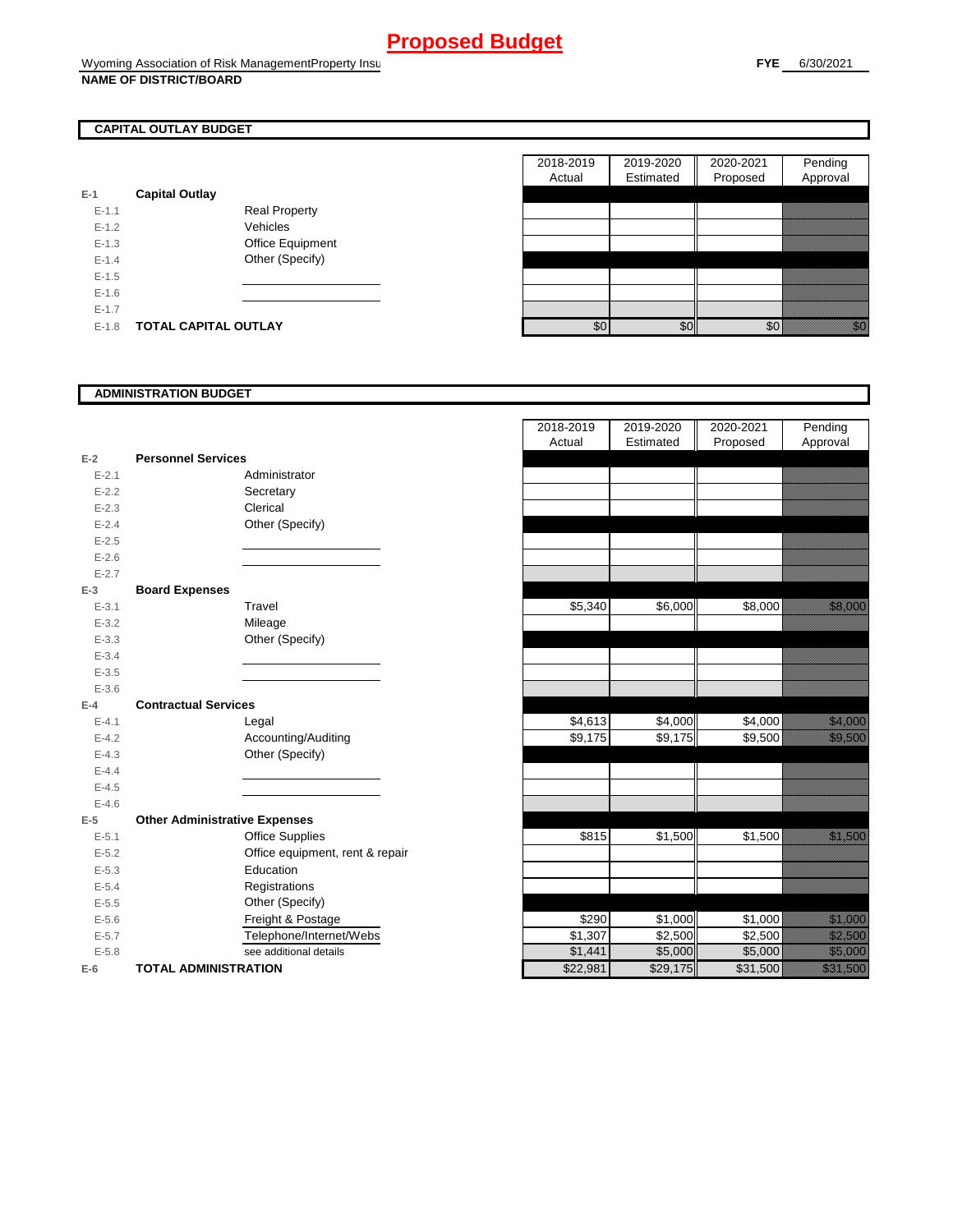Wyoming Association of Risk ManagementProperty Insurance

### **OPERATIONS BUDGET**

| $E-7$     | <b>Personnel Services</b>              |
|-----------|----------------------------------------|
| $E - 7.1$ | Wages--Operations                      |
| $E - 7.2$ | <b>Service Contracts</b>               |
| $E - 7.3$ | Other (Specify)                        |
| $E - 7.4$ |                                        |
| $E - 7.5$ |                                        |
| $E - 7.6$ |                                        |
| E-8       | <b>Travel</b>                          |
| $E - 8.1$ | Mileage                                |
| $E - 8.2$ | Other (Specify)                        |
| $E - 8.3$ |                                        |
| $E - 8.4$ |                                        |
| $E - 8.5$ |                                        |
| E-9       | <b>Operating supplies (List)</b>       |
| $E-9.1$   | <b>SinglePoint Services</b>            |
| $E - 9.2$ | Equipment                              |
| $E - 9.3$ |                                        |
| $E - 9.4$ |                                        |
| $E - 9.5$ |                                        |
| $E-10$    |                                        |
|           | <b>Program Services (List)</b>         |
| $E-10.1$  | <b>Training Expenses</b>               |
| $E-10.2$  | Claims Expense                         |
| $E-10.3$  | <b>Loss Control</b>                    |
| $E-10.4$  | <b>Insurance Premiums</b>              |
| $E-10.5$  |                                        |
| $E-11$    | <b>Contractual Arrangements (List)</b> |
| $E-11.1$  | Actuary <u>_______</u>                 |
| $E-11.2$  |                                        |
| $E-11.3$  |                                        |
| $E-11.4$  |                                        |
| $E-11.5$  |                                        |
| $E-12$    | <b>Other operations (Specify)</b>      |
| $E-12.1$  | Claims & Risk Expenses/                |
| $E-12.2$  | <b>WARM Admin Expenses</b>             |
| $E-12.3$  |                                        |
| $E-12.4$  |                                        |
| $E-12.5$  |                                        |

|                        |                                                | 2018-2019            | 2019-2020            | 2020-2021   | Pending                                                                                                             |
|------------------------|------------------------------------------------|----------------------|----------------------|-------------|---------------------------------------------------------------------------------------------------------------------|
|                        |                                                | Actual               | Estimated            | Proposed    | Approval                                                                                                            |
| $\overline{7}$         | <b>Personnel Services</b><br>Wages--Operations |                      |                      |             |                                                                                                                     |
| $E - 7.1$              | <b>Service Contracts</b>                       |                      |                      |             |                                                                                                                     |
| $E - 7.2$              | Other (Specify)                                |                      |                      |             |                                                                                                                     |
| $E - 7.3$<br>$E - 7.4$ |                                                |                      |                      |             |                                                                                                                     |
| $E - 7.5$              |                                                |                      |                      |             |                                                                                                                     |
| $E - 7.6$              |                                                |                      |                      |             |                                                                                                                     |
| 8                      | <b>Travel</b>                                  |                      |                      |             |                                                                                                                     |
| $E-8.1$                | Mileage                                        | \$2,506              | \$10,000             | \$10,000    | <u> Karl Sara</u>                                                                                                   |
| $E - 8.2$              | Other (Specify)                                |                      |                      |             |                                                                                                                     |
| $E - 8.3$              |                                                |                      |                      |             |                                                                                                                     |
| $E - 8.4$              |                                                |                      |                      |             |                                                                                                                     |
| $E - 8.5$              |                                                |                      |                      |             |                                                                                                                     |
| 9                      | <b>Operating supplies (List)</b>               |                      |                      |             |                                                                                                                     |
| $E-9.1$                | <b>SinglePoint Services</b>                    | \$169                | \$500                | \$500       | <u>tionalist</u>                                                                                                    |
| $E - 9.2$              | Equipment                                      | $\overline{$10,867}$ | $\overline{$}15,000$ | \$15,000    | <u> Karl Sara</u>                                                                                                   |
| $E - 9.3$              |                                                |                      |                      |             |                                                                                                                     |
| $E - 9.4$              |                                                |                      |                      |             |                                                                                                                     |
| $E - 9.5$              |                                                |                      |                      |             |                                                                                                                     |
| 10                     | <b>Program Services (List)</b>                 |                      |                      |             |                                                                                                                     |
| $E-10.1$               | <b>Training Expenses</b>                       | \$0                  | \$5,000              | \$5,000     | <u>ti ka</u>                                                                                                        |
| $E-10.2$               | Claims Expense                                 | \$895,895            | \$1,466,000          | \$1,551,000 | <u> Karl Sarajan Sarajan Sarajan Sarajan Sarajan Sarajan Sarajan Sarajan Sarajan Sarajan Sarajan Sarajan Saraja</u> |
| $E-10.3$               | Loss Control                                   | \$34,855             | \$40,000             | \$40,000    | <u> Karl Sara</u>                                                                                                   |
| $E-10.4$               | <b>Insurance Premiums</b>                      | \$3,333,490          | \$4,154,170          | \$4,915,974 | <u> Elizabeth Carlotta (Carlotta Carlotta) e controllado a controllado de controllado de controllado de con</u>     |
| $E-10.5$               |                                                |                      |                      |             |                                                                                                                     |
| $-11$                  | <b>Contractual Arrangements (List)</b>         |                      |                      |             |                                                                                                                     |
| $E-11.1$               | Actuary                                        | \$3,500              | \$4,500              | \$4,500     |                                                                                                                     |
| $E-11.2$               |                                                |                      |                      |             |                                                                                                                     |
| $E-11.3$               |                                                |                      |                      |             |                                                                                                                     |
| $E-11.4$               |                                                |                      |                      |             |                                                                                                                     |
| $E-11.5$               |                                                |                      |                      |             |                                                                                                                     |
| 12                     | <b>Other operations (Specify)</b>              |                      |                      |             |                                                                                                                     |
| $E-12.1$               | Claims & Risk Expenses/                        | \$0                  | \$5,000              | \$5,000     | <u>tion and</u>                                                                                                     |
| $E-12.2$               | <b>WARM Admin Expenses</b>                     | \$133,750            | \$153,750            | \$153,750   | an di kacamatan ing Kabupatèn Kabupatèn Kabupatèn Kabupatèn Kabupatèn Kabupatèn Kabupatèn Kabupatèn Kabupatèn       |
| $E-12.3$               |                                                |                      |                      |             |                                                                                                                     |
| $E-12.4$               |                                                |                      |                      |             |                                                                                                                     |
| $E-12.5$               |                                                |                      |                      |             |                                                                                                                     |
| 13 I                   | <b>TOTAL OPERATIONS</b>                        | \$4.415.032          | \$5.853.920          | \$6.700.724 | UMARA WALI                                                                                                          |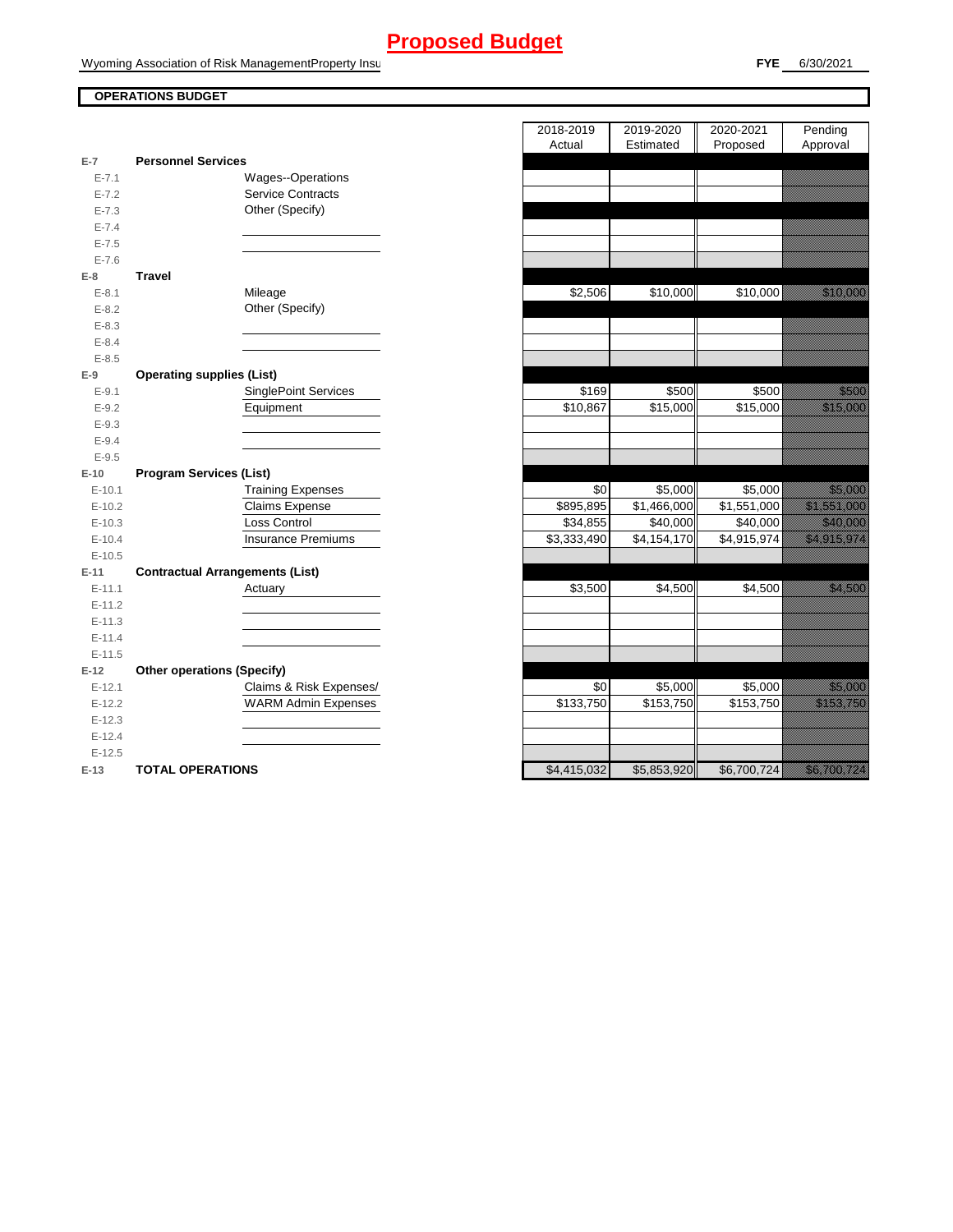Wyoming Association of Risk ManagementProperty Insurance

### **INDIRECT COSTS BUDGET**

| E-14       | Insurance                   |                               |
|------------|-----------------------------|-------------------------------|
| $E-14.1$   |                             |                               |
|            |                             | Liability                     |
| $F-142$    |                             | <b>Buildings and vehicles</b> |
| $E-14.3$   |                             | Equipment                     |
| $F-144$    |                             | Other (Specify)               |
| $E-14.5$   |                             |                               |
| $F-146$    |                             |                               |
| $F-147$    |                             |                               |
| $E-15$     | Indirect payroll costs:     |                               |
| $E-15.1$   |                             | FICA (Social Security) taxes  |
| $F-152$    |                             | <b>Workers Compensation</b>   |
| $E-15.3$   |                             | <b>Unemployment Taxes</b>     |
| $E-15.4$   |                             | Retirement                    |
| $E-15.5$   |                             | Health Insurance              |
| $E - 15.6$ |                             | Other (Specify)               |
| $E-15.7$   |                             |                               |
| $E-15.8$   |                             |                               |
| $E-15.9$   |                             |                               |
| $E-17$     | <b>TOTAL INDIRECT COSTS</b> |                               |

| 2018-2019 | 2019-2020 | 2020-2021 | Pending  |
|-----------|-----------|-----------|----------|
| Actual    | Estimated | Proposed  | Approval |
|           |           |           |          |
|           |           |           |          |
|           |           |           |          |
|           |           |           |          |
|           |           |           |          |
|           |           |           |          |
|           |           |           |          |
|           |           |           |          |
|           |           |           |          |
|           |           |           |          |
|           |           |           |          |
|           |           |           |          |
|           |           |           |          |
|           |           |           |          |
|           |           |           |          |
|           |           |           |          |
|           |           |           |          |
|           |           |           |          |
|           |           |           |          |
| \$0       | \$0       | \$0       |          |
|           |           |           |          |

#### **DEBT SERVICE BUDGET**

|         |                           | 2018-2019        | 2019-2020 | 2020-2021 | Pending  |
|---------|---------------------------|------------------|-----------|-----------|----------|
|         |                           | Actual           | Estimated | Proposed  | Approval |
| $D-1$   | <b>Debt Service</b>       |                  |           |           |          |
| $D-1.1$ | Principal                 |                  |           |           |          |
| $D-1.2$ | Interest                  |                  |           |           |          |
| $D-1.3$ | Fees                      |                  |           |           |          |
| $D-2$   | <b>TOTAL DEBT SERVICE</b> | \$0 <sub>1</sub> | \$0       | \$0       | an dhe   |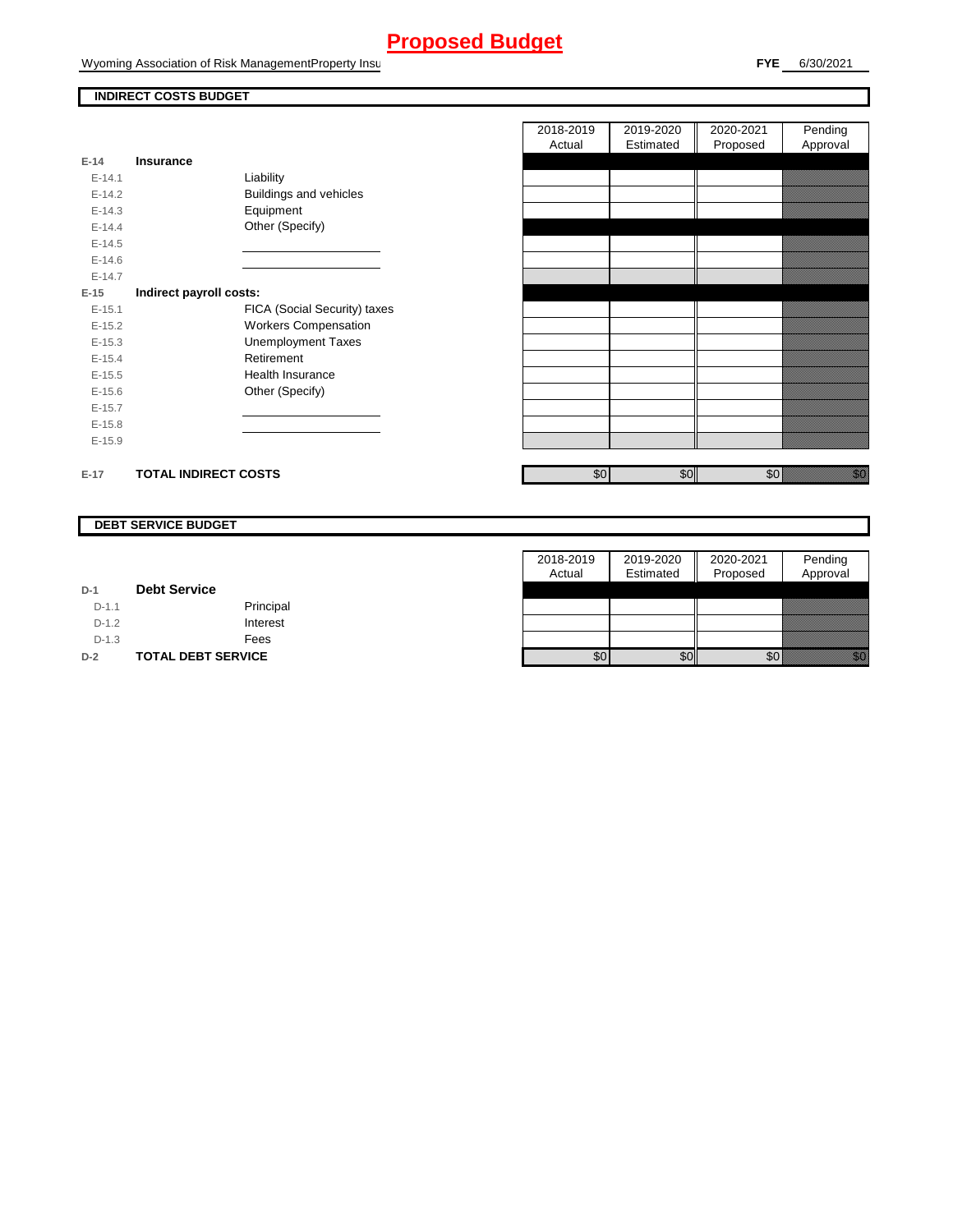*End of Year Beginning Beginning*

### **GENERAL FUNDS**

| $C-1$   | <b>Balances at Beginning of Fiscal Year</b>         | 2018-2019<br>Actual | 2019-2020<br>Estimated | 2020-2021<br>Proposed | Pending<br>Approval                                                                                                                                                                                                            |
|---------|-----------------------------------------------------|---------------------|------------------------|-----------------------|--------------------------------------------------------------------------------------------------------------------------------------------------------------------------------------------------------------------------------|
| $C-1.1$ | General Fund Checking Account Balance               | \$497,100           | \$497,100              | \$500,000             | <u> Harristo Santa Consta</u>                                                                                                                                                                                                  |
| $C-1.2$ | Savings and Investments Account Balance             | \$6,416,539         | \$6,416,539            | \$6,523,639           | <u> Kalèndher Ka</u>                                                                                                                                                                                                           |
| $C-1.3$ | <b>General Fund CD Balance</b>                      |                     | \$0                    |                       |                                                                                                                                                                                                                                |
| $C-1.4$ | All Other Funds                                     |                     | \$0                    |                       |                                                                                                                                                                                                                                |
| $C-1.5$ | Reserves (From Below)                               | \$0                 | \$0                    | \$0                   |                                                                                                                                                                                                                                |
| $C-1.6$ | <b>Total Estimated Cash and Investments on Hand</b> | \$6,913,639         | \$6,913,639            | \$7,023,639           | <u> Kallistini (K</u>                                                                                                                                                                                                          |
| $C-2$   | <b>General Fund Reductions:</b>                     |                     |                        |                       |                                                                                                                                                                                                                                |
| $C-2.1$ | a. Unpaid bills at FYE                              | \$1,510,253         | \$1,300,000            | \$1,300,000           | 1999 - 1999 - 1999 - 1999 - 1999 - 1999 - 1999 - 1999 - 1999 - 1999 - 1999 - 1999 - 1999 - 1999 - 1999 - 1999<br>1999 - 1999 - 1999 - 1999 - 1999 - 1999 - 1999 - 1999 - 1999 - 1999 - 1999 - 1999 - 1999 - 1999 - 1999 - 1999 |
| $C-2.2$ | b. Reserves                                         | \$0                 | \$0                    | \$0                   |                                                                                                                                                                                                                                |
| $C-2.3$ | Total Deductions (a+b)                              | \$1,510,253         | \$1,300,000            | \$1,300,000           | <u> Kalèndher Grégorian Sa</u>                                                                                                                                                                                                 |
| $C-2.4$ | <b>Estimated Non-Restricted Funds Available</b>     | \$5,403,386         | \$5,613,639            | \$5,723,639           | <u> Kalifornia (h. 1888).</u>                                                                                                                                                                                                  |

### **SINKING & DEBT SERVICE FUNDS**

|          |                                                             | 2018-2019 | 2019-2020 | 2020-2021 | Pending                                                                                                                                                                                                                         |
|----------|-------------------------------------------------------------|-----------|-----------|-----------|---------------------------------------------------------------------------------------------------------------------------------------------------------------------------------------------------------------------------------|
| $C-3$    |                                                             | Actual    | Estimated | Proposed  | Approval                                                                                                                                                                                                                        |
| $C-3.1$  | Beginning Balance in Reserve Account (end of previous year) |           | \$0       | \$0       |                                                                                                                                                                                                                                 |
| $C-3.2$  | Date of Reserve Approval in Minutes:                        |           |           |           |                                                                                                                                                                                                                                 |
| $C-3.3$  | Amount to be added to the reserve                           |           |           |           |                                                                                                                                                                                                                                 |
| $C-3.4$  | Date of Reserve Approval in Minutes:                        |           |           |           |                                                                                                                                                                                                                                 |
| $C-3.5$  | SUB-TOTAL                                                   | \$0       | \$0       | \$0       | William                                                                                                                                                                                                                         |
| $C-3.6$  | Identify the amount and project to be spent                 |           |           |           |                                                                                                                                                                                                                                 |
| $C-3.7$  | a.                                                          |           |           |           |                                                                                                                                                                                                                                 |
| $C-3.8$  | b.                                                          |           |           |           |                                                                                                                                                                                                                                 |
| $C-3.9$  | c.                                                          |           |           |           |                                                                                                                                                                                                                                 |
| $C-3.10$ | Date of Reserve Approval in Minutes:                        |           |           |           |                                                                                                                                                                                                                                 |
| $C-3.11$ | TOTAL CAPITAL OUTLAY (a+b+c)                                | \$0       | \$0       | \$0       | en de la filosofon de la filosofon de la filosofon de la filosofon de la filosofon de la filosofon de la filo<br>Contradición de la filosofon de la filosofon de la filosofon de la filosofon de la filosofon de la filosofon d |
| $C-3.12$ | Balance to be retained                                      | \$0       | \$0       | \$0       |                                                                                                                                                                                                                                 |
|          |                                                             |           |           |           |                                                                                                                                                                                                                                 |

 $\blacksquare$ 

 $\mathbf{\tau}$ 

### **RESERVES**

|          |                                                             | 2018-2019 | 2019-2020        | 2020-2021  | Pending  |
|----------|-------------------------------------------------------------|-----------|------------------|------------|----------|
| $C-4$    |                                                             | Actual    | Estimated        | Proposed   | Approval |
| $C-4.1$  | Beginning Balance in Reserve Account (end of previous year) |           | \$0 <sub>1</sub> | <b>\$0</b> |          |
| $C-4.2$  | Date of Reserve Approval in Minutes:                        |           |                  |            |          |
| $C-4.3$  | Amount to be added to the reserve                           |           |                  |            |          |
| $C-4.4$  | Date of Reserve Approval in Minutes:                        |           |                  |            |          |
| $C-4.5$  | SUB-TOTAL                                                   | \$0       | \$0              | \$0        |          |
| $C-4.6$  | Identify the amount and project to be spent                 |           |                  |            |          |
| $C-4.7$  | a.                                                          |           |                  |            |          |
| $C-4.8$  | b.                                                          |           |                  |            |          |
| $C-4.9$  |                                                             |           |                  |            |          |
| $C-4.10$ | Date of Reserve Approval in Minutes:                        |           |                  |            |          |
| $C-4.11$ | TOTAL OTHER RESERVE OUTLAY (a+b+c)                          | \$0       | \$0              | \$0        | n Sala   |
| $C-4.12$ | Balance to be retained                                      | \$0       | \$0              | \$0        | ,        |

### **BOND FUNDS**

|         |                                                             | 2018-2019 | 2019-2020        | 2020-2021  | Pending                                                                                                                                                                                                                          |
|---------|-------------------------------------------------------------|-----------|------------------|------------|----------------------------------------------------------------------------------------------------------------------------------------------------------------------------------------------------------------------------------|
| $C-5$   |                                                             | Actual    | Estimated        | Proposed   | Approval                                                                                                                                                                                                                         |
| $C-5.1$ | Beginning Balance in Reserve Account (end of previous year) |           | \$0              | <b>\$0</b> |                                                                                                                                                                                                                                  |
| $C-5.2$ | Date of Reserve Approval in Minutes:                        |           |                  |            |                                                                                                                                                                                                                                  |
| $C-5.3$ | Amount to be added to the reserve                           |           |                  |            |                                                                                                                                                                                                                                  |
| $C-5.4$ | Date of Reserve Approval in Minutes:                        |           |                  |            |                                                                                                                                                                                                                                  |
| $C-5.5$ | SUB-TOTAL                                                   | \$0       | \$0 <sub>l</sub> | \$0        | , and a fact of the contract of the contract of the contract of the contract of the contract of the contract o<br>The contract of the contract of the contract of the contract of the contract of the contract of the contract o |
| $C-5.6$ | Identify the amount and project to be spent                 |           |                  |            |                                                                                                                                                                                                                                  |
| $C-5.7$ | Date of Reserve Approval in Minutes:                        |           |                  |            |                                                                                                                                                                                                                                  |
| $C-5.8$ | Balance to be retained                                      | \$0       | <b>\$01</b>      | \$0        | 1999                                                                                                                                                                                                                             |
| $C-5.9$ | TOTAL TO BE SPENT                                           | \$0       | \$0              | \$0        | ,                                                                                                                                                                                                                                |